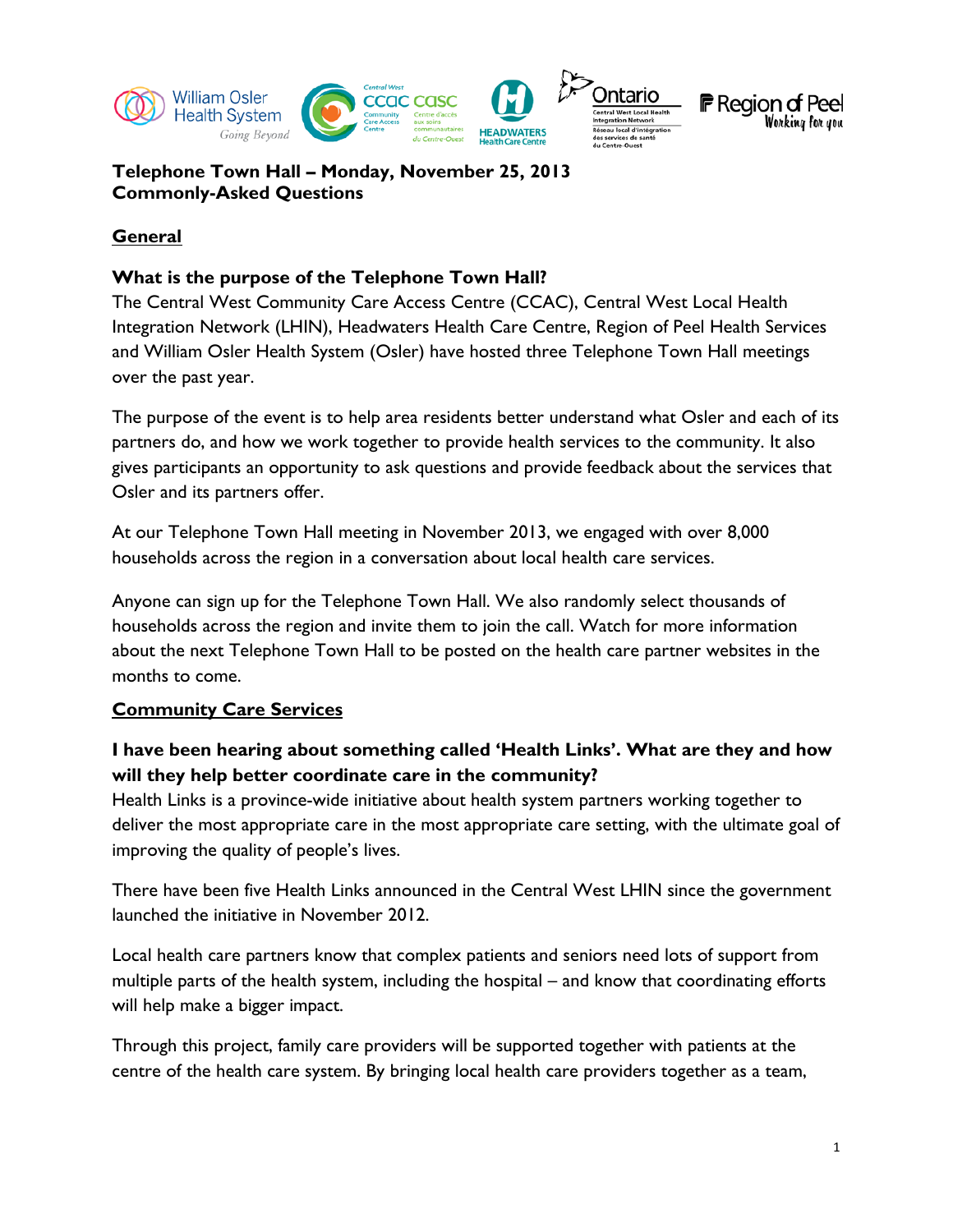

family doctors will be able to connect patients more quickly with specialists, home care services and other community supports, including mental health services.

For patients being discharged from the hospital, the initiative is aiming to create services that allow for faster follow-up and referral to services like home care, helping reduce the likelihood of re-admission to hospital.

While this is the start of the Health Link journey in this area, there is tremendous potential for greater collaboration between local health care providers, including family care providers, specialists, hospitals, long-term care, home care and other community supports – for the benefit of patients in this region.

# **There are a lack of resources in some of the smaller areas outside of Brampton, Etobicoke and Orangeville. How can we get connected with the services we need?**

For those who aren't connected to, or who have limited access to the internet, it can be challenging to find out about the services you may need. Recognizing this, the Central West Community Care Access Centre (CCAC) has put a telephone number in place at #310-CCAC, that will connect people with a live operator between 8:00 a.m. and 8:00 p.m. in order to help answer your health care questions and find access to the services you may need.

In addition, Peel region residents can also dial #211 on their phones to get connected to information and referrals to community and social services in their area.

#### **How can I find out about where to go for care in the community?**

Finding services that you need, when and where you need them most can be challenging, so the Central West Community Care Access Centre (CCAC) has set up the 'Central West Health Line' at [www.centralwesthealthline.ca.](http://www.centralwesthealthline.ca/) This website contains reliable, up-to-date information about more than 1,000 health services and supports in Brampton, Caledon, Malton, Etobicoke, and Dufferin County, including walk-in services, clinics and pharmacies – as well as services that are open and available 365 days a year.

## **How can I get homecare for my elderly parent or find out about other community care services in this area?**

The Central West CCAC provides information about and access to in-home and community care. Call 1-888-733-1177 to speak to a trained health care professional, or visit [www.centralwesthealthline.ca.](http://www.centralwesthealthline.ca/) Individuals can also speak with the family physician about any questions related to home care or community care services. Family physicians can connect with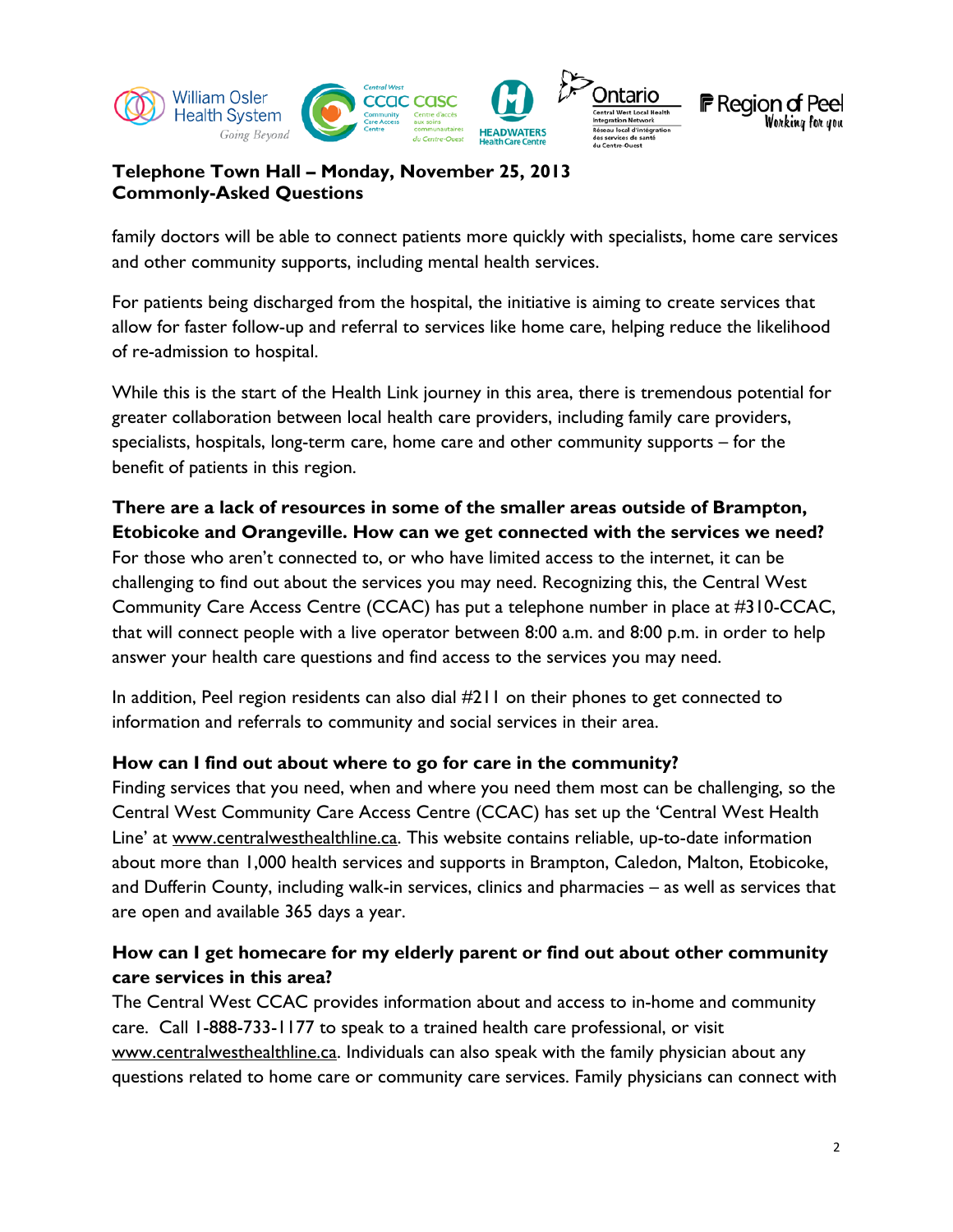

care coordinators with the Central West CCAC who can then help decide which services may be most important to that patient.

# **What is the general wait time for patients who are going in to long-term care, who can only afford basic accommodation at this time?**

The average wait time can be as little as 45 to 50 days for some of the homes that have beds available. Depending on location and the needs of the patients, the wait can also be longer. The best thing to do is to go to the Community Care Access Centre website at

www**.**[cw.ccac-ont.ca.](http://www.cw.ccac-ont.ca/) On the site, there is a listing of wait times for every long-term care home in the area, so you can view the information quickly and easily.

# **How can communication between primary care physicians and CCAC be improved?**

Working closely with primary care providers is a priority of the Central West CCAC. The organization currently collaborates with these key partners on a number of fronts, and is committed to improving communication with them even further to better serve the people of Central West. In June 2013, it launched launch new tools to make accessing the Central West CCAC even easier, including a dedicated phone line, website, and electronic news bulletin for primary care providers. The CCAC trusts these tools will be helpful and the organization looks forward to receiving feedback from its primary care partners about how to best meet their needs.

## **Hospital Programs and Services**

## **The city of Brampton needs another hospital. When will Peel Memorial be built?**

Brampton is the second fastest growing city in Canada and the volume of patients being treated at Brampton Civic Hospital continues to increase. In addition, the number of people with chronic conditions, such as diabetes, is higher than the provincial average. Given the statistics, it is certainly evident that the residents of Brampton and the surrounding area need even greater access to quality health care services, as well as resources and education so that patients can learn to better manage their health and risks of disease.

William Osler Health System (Osler) is currently redeveloping its Peel Memorial Hospital site to open the new Peel Memorial Centre for Integrated Health and Wellness. Osler is on track to open the new facility in 2015-2016.

In December 2013, Osler together with Infrastructure Ontario (IO), announced the close of [the Request for Proposals \(RFP\) phase](http://www.williamoslerhs.ca/about-osler/news-media/media-releases/important-milestone-reached-in-peel-memorial-redevelopment) after a six-month period. [Three short-listed teams](http://www.williamoslerhs.ca/about-osler/news-media/media-releases/teams-short-listed-for-peel-memorial) have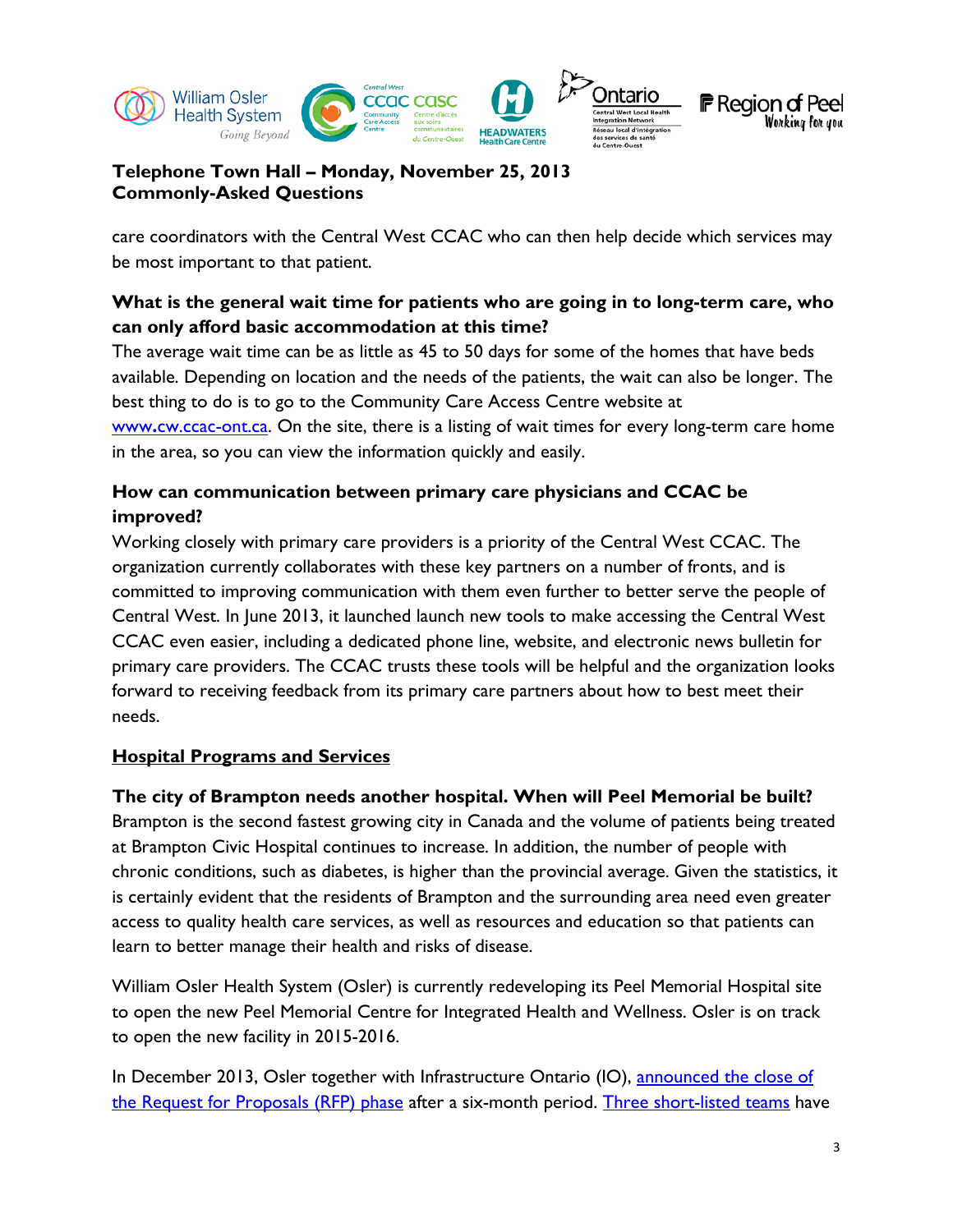

submitted bids to design, build, finance and maintain the new Peel Memorial. Over the next several months, teams from Osler and IO will be evaluating the proposals from the short-listed teams. Following evaluation, the successful team will be announced and construction is expected to begin shortly after. This is anticipated for Spring 2014.

#### **What other redevelopment projects are taking place at Osler?**

At Etobicoke General, the cafeteria received an exciting make-over during the month of November. Next time you visit the hospital, be sure to check out our beautiful, modern space and enjoy a sandwich from the new Subway counter in the redesigned seating area. Renovations also took place at the Tim Horton's location to provide more meal options and faster service for people on the go.

Osler also recently received word from the Ministry of Health and Long-Term Care that its submission for an additional \$10 million to continue with infrastructure improvements at Etobicoke General was approved. These improvements are critical to the construction of the hospital's new four-storey wing.

At Brampton Civic, the renovation for the Canadian Blood Services Stem Cell Collection room on the third floor Labour and Delivery unit is underway as part of its preparation in [serving as a](http://www.williamoslerhs.ca/about-osler/news-media/news/2013/10/08/cord-blood-bank-targets-ethnic-patients)  [collection site](http://www.williamoslerhs.ca/about-osler/news-media/news/2013/10/08/cord-blood-bank-targets-ethnic-patients) for a new national public cord blood bank.

#### **What is being done to improve wait times in Osler emergency departments?**

Like all hospitals across the province, Osler continues to deal with pressures in our emergency departments (EDs). Osler EDs had more than 194,000 patient visits in 2012-2013, with Brampton Civic Hospital having the busiest emergency department in Ontario. On average, our emergency patient volumes increase by six to eight per cent each year, compared with an average increase of two to three per cent across other hospital emergency departments in the province.

Osler is doing everything possible to ensure patients and their families receive timely, safe and compassionate care, but it also continues to look for ways to improve its services. Osler continues to add more ED physician hours to help respond to the need for care and to effectively manage length of stay. Osler is the first ED in the province to have more than one physician in the ED overnight.

Osler's on-call coverage is available at any time so that if our volumes exceed capacity, additional physicians can be called in. Members of the ED health care team also have 'medical directives' to start the care of the patient, even before they are seen by the attending physician.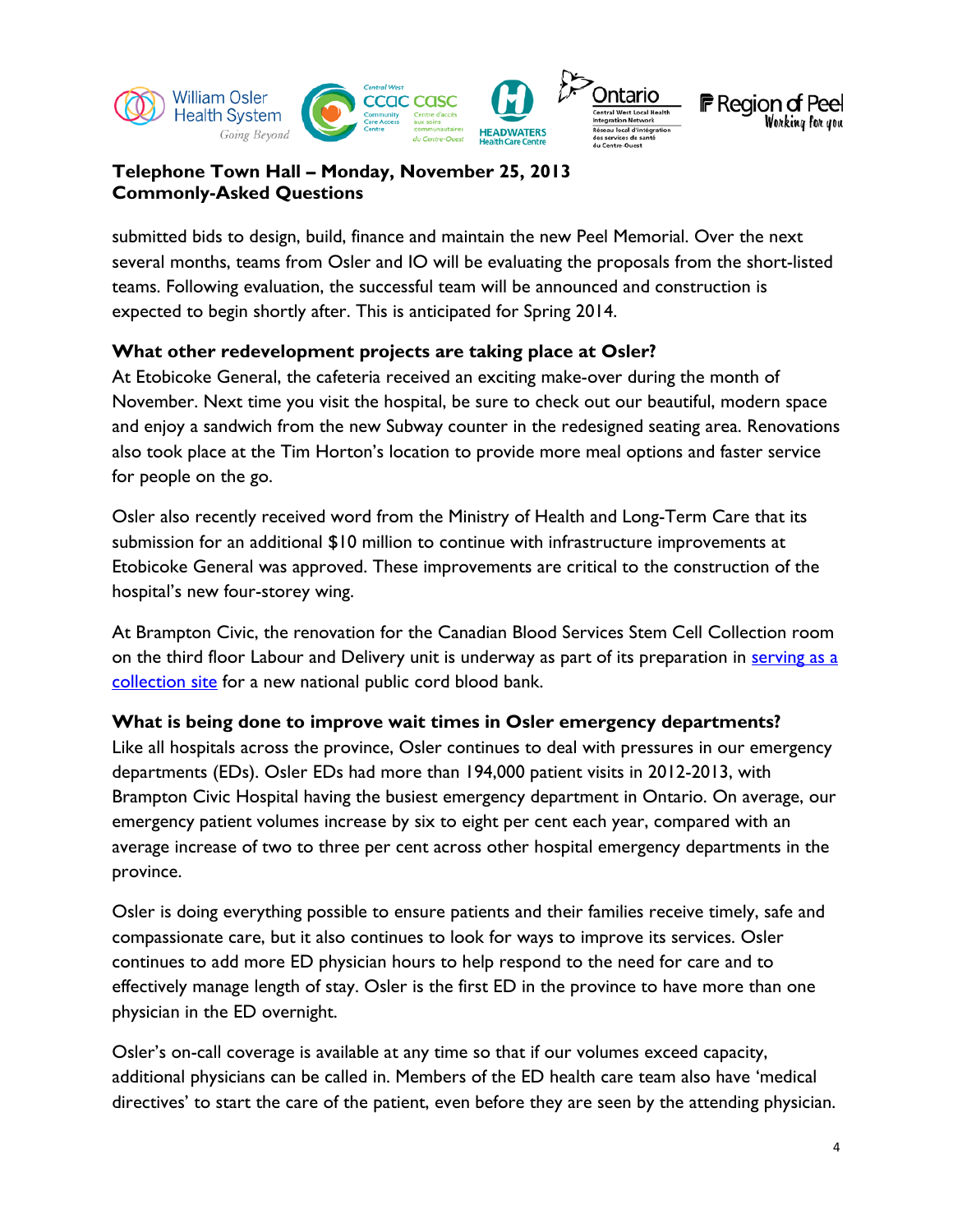

Osler has also created an [ED video](http://www.williamoslerhc.on.ca/body.cfm?id=121) which is a great resource to help familiarize people with the ED so they understand what happens there on a typical day.

#### **Why does it take so long to see a specialist?**

Waiting to see a specialist can be difficult, particularly when an appointment is not right away. Local health partners are working diligently on a number of initiatives to help provide greater access to specialists in the area, and to reduce time spent waiting to see one.

If you would like to follow-up about your appointment, or inquire about trying to get an appointment even sooner – or with another specialist, contact your family practitioner's office or have a conversation with your physician during your next appointment.

## **Why are there no ultrasounds or other diagnostic services at night in the emergency departments?**

For urgent cases, doctors will perform the services they need to conduct in order to provide the care that is needed. If a particular service can wait until the next morning, they will be deferred to the next morning, as the hospital cannot be staffed in the same way overnight, and it is during the day. Osler has made changes to its services so that radiologists and techs will stay later in the evening (e.g. 9 p.m. or 10 p.m.) so that services can be expanded into the later hours of the day.

#### **What if I don't have transportation to get to and from my appointments?**

In Dufferin County and surrounding areas, Headwaters Health Care Centre recognizes that transportation is an issue. Headwaters Communities in Action has created the Dufferin Rural Transportation Learning Group to develop specific recommendations to improve transportation in that area. [Click here for more information](http://headwaterscommunities.org/2013/03/projects/rural-transportation/understanding-rural-transportation-needs-options-for-dufferin/) on this project.

Currently, to get to and from appointments, a number of volunteer, community groups and service clubs will offer to pick you up to take you to appointments. Please call your local organization to find out more.

#### **Why do I have to pay for parking at the hospital? What do the fees go towards?**

The funds generated from parking charges support various hospital initiatives and functions, such as purchasing new equipment and funding services that address the health needs of our region's growing and diverse communities. Fees are determined annually following a market review of similar-sized hospitals to ensure rates are in line with what other facilities are charging.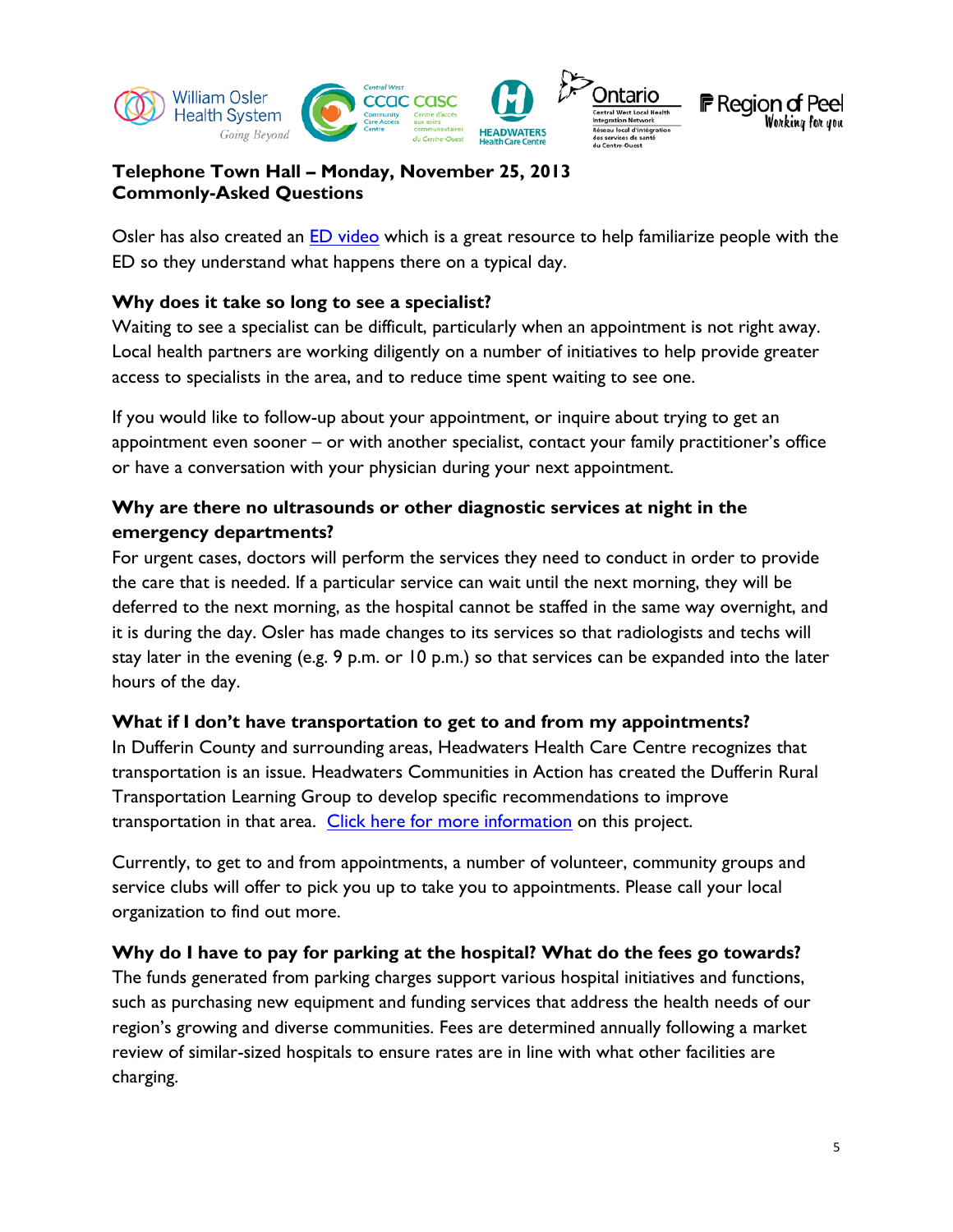

**F** Region of Peel Wonking fon you

**Telephone Town Hall – Monday, November 25, 2013 Commonly-Asked Questions**

#### **Regional Resources**

#### **How can I access services in other languages than English?**

The Region of Peel offers a special website  $-\frac{http://www.immigrationpeel.ca - for newcomes$  $-\frac{http://www.immigrationpeel.ca - for newcomes$  $-\frac{http://www.immigrationpeel.ca - for newcomes$ to the region, or for those who are in the process of immigrating to Canada and thinking of settling in Peel. This site contains a number of resources for newcomers to Peel, including how to access various health services, and many are in languages other than English.

## **Where can I learn about various topics, including nutrition, smoking cessation or managing stress?**

Both Peel Public Health and Wellington-Dufferin-Guelph Public Health have some useful resources to help you learn more about ways to improve and maintain your health. This information is most readily accessed through either Peel Public Health's website <http://www.peelregion.ca/health/> or Wellington-Dufferin-Guelph Public Health's website [www.wdgpublichealth.ca](http://www.wdgpublichealth.ca/) .

You can browse through an extensive list of health topics on the sites to help you find the right answer to your health questions. However, you can find out information about these three specific topics – nutrition, smoking and managing stress – by following the links provided below:

- **1. Nutrition and Healthy Eating:** <http://www.peelregion.ca/health/eating/> or. Please note that there are also individual pages for:
	- Healthy eating at school:<http://www.peelregion.ca/health/baew/lunches-snacks/>
	- Healthy eating at work:<http://www.peelregion.ca/health/workplace/employees/eating/>
	- Healthy eating for busy people: [http://www.peelregion.ca/health/workplace/employees/eating/busy.htm#title](http://www.peelregion.ca/health/workplace/employees/eating/busy.htm%23title)
- **2. Smoking and Tobacco:** <http://www.peelregion.ca/health/tobacco/tobaccor.htm> or <http://www.wdgpublichealth.ca/?q=adulttobacco>
- **3. Alcohol and Drugs:** <http://www.wdgpublichealth.ca/?q=adultalcohol>
- **4. Stress Management:** [http://www.peelregion.ca/health/commhlth/coping/copstr.htm.](http://www.peelregion.ca/health/commhlth/coping/copstr.htm)  There is also specific information on how to cope with stress at work: <http://www.peelregion.ca/health/workplace/employees/stress/> or <http://www.wdgpublichealth.ca/?q=buswellness>
- **5. Active Living:** <http://www.wdgpublichealth.ca/?q=adultactive>